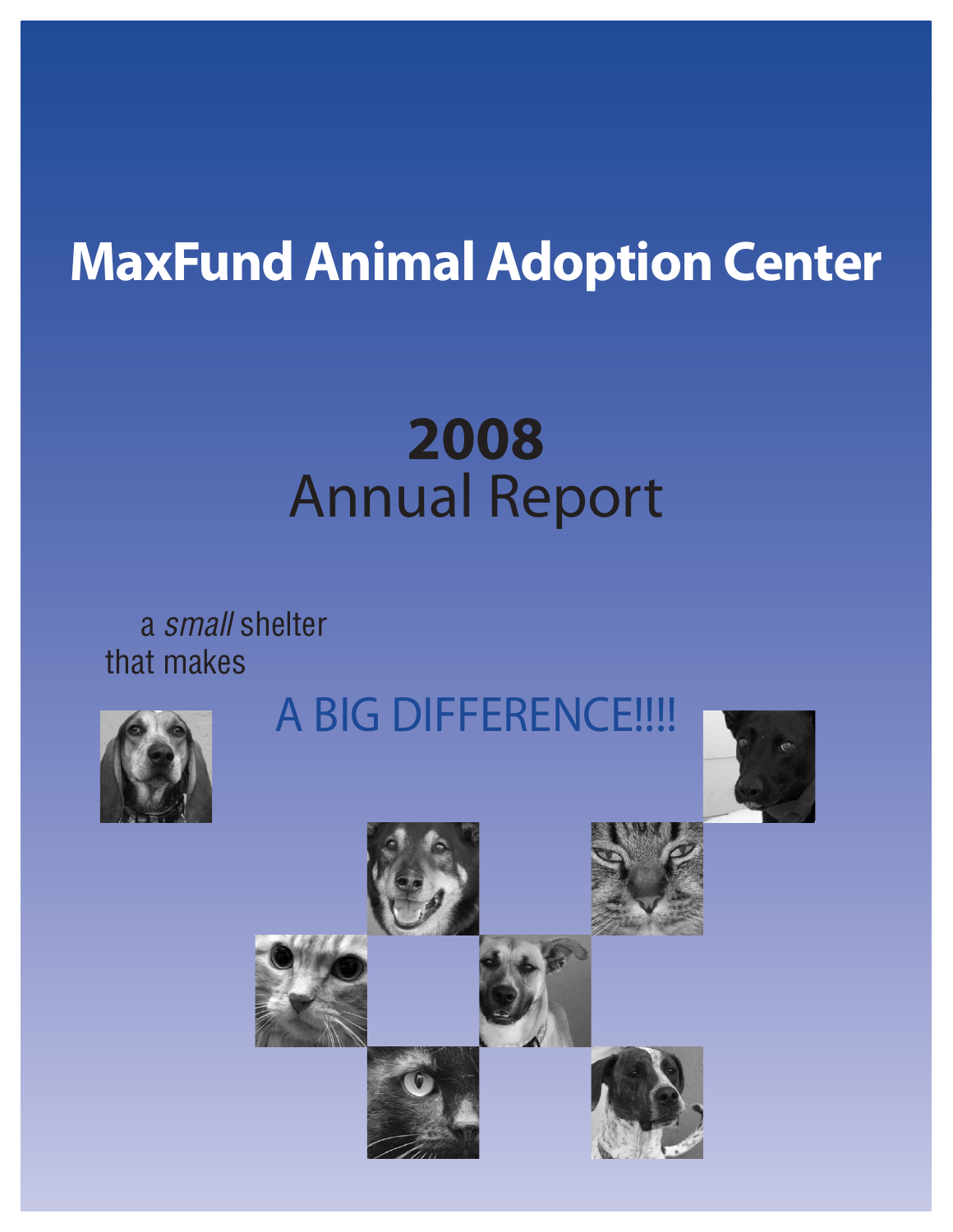## M A X F U N D ♦ M I S S I O N



The MaxFund is a non-profit organization established to provide medical care for injured pets with no known owners and to find new homes for these animals once they have recovered. Further, the MaxFund is committed to the following goals:

Develop and implement education programs pertaining to animal care, with emphasis on the importance of spaying and neutering.

Disseminate information on spay/neuter facilities, and, on a periodic basis, conduct a spay/neuter clinic for pets of low income families.

Be a voice for the animals on issues of animal welfare.

Cooperate with other animal facilities/shelters in accomplishing these goals.



*Helping our community with their pets!*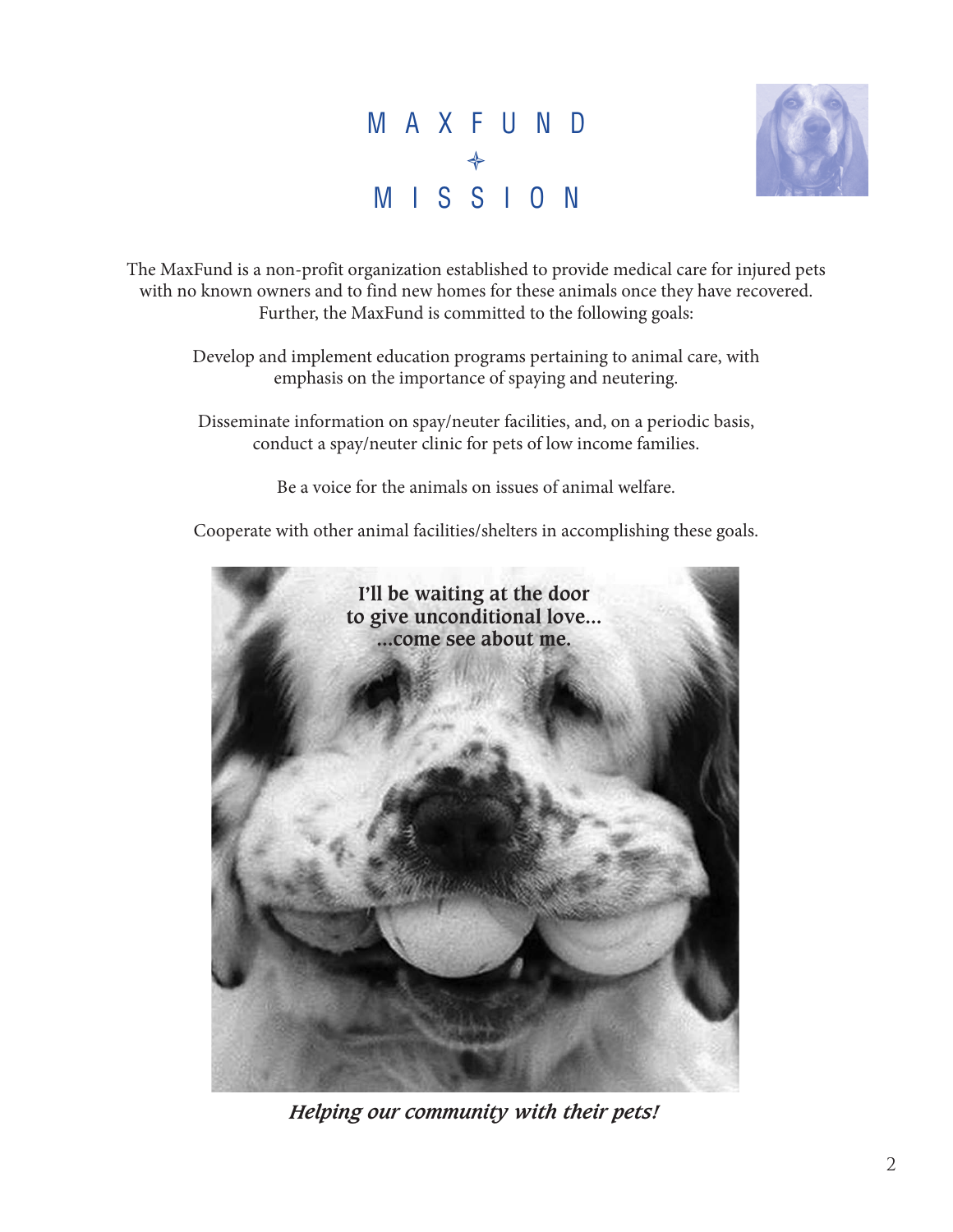Dear Friends of the Animals,

MaxFund Animal Adoption Center is a true no-kill animal shelter that has touched the hearts and given back to the Denver community for over 20 years. Despite facing challenges like most nonprofits in this turbulent economy, MaxFund managed to have a banner year thanks to the generosity of our donors and hard work of our staff and volunteers.

In 2008 alone, 710 dogs and 450 cats were adopted from our shelter; over 867 animals were spayed and neutered; and 1000+ needed medical procedures were performed by our Wellness Clinic and veterinary partners in the community on injured animals with no known owners.

One of these animals, Millie, is a dog who came to us earlier this year from Taos, New Mexico. Millie was presumably hit by a car and was living on the streets with a broken back and without the use of her hind legs. She survived by pulling



Elizabeth Grice

herself around and was so quick that no one could catch her for eight months. Millie was finally caught in a trash can and ended up at MaxFund. X-rays indicated that her backbone fused itself together and she had broken bones and BBs throughout her body. Today, Millie gets around with a cart generously donated by a volunteer, has regained her trust of humans, and is ready to be adopted by a loving family.

We are continually working to advance our shelter operations, programs and services to help improve the quality of life for the MaxFund animals and their families. Because our animals usually start off with a medical bill and period of recovery and rehabilitation, and because we are a true no-kill shelter, our operating costs are much higher than other shelters. We have proudly become experts at stretching a dollar to ensure all donations to our organization are optimized and go directly toward the care of our animals.

Evidence of our frugality, MaxFund has consistently been granted Charity Navigator's highest rating for its ability to efficiently allocate and grow its finances. We're pleased to report that MaxFund has earned a 4-star rating from Charity Navigator for the fifth consecutive year, a great honor for our organization.

Supporters of the MaxFund and their generosity have helped us speak for those that have no choice and no voice. We truly believe that every animal has a special place on earth and deserves a second leash on life. Thank you for helping continue our mission.

Warmest Regards, Elizabeth Grice President of the Board

#### **Officers: Board: Officers: Board:**Elizabeth Grice, President<br>
Phyllis Eveleigh, Secretary<br>
Dr. William Suro Phyllis Eveleigh, Secretary Elizabeth Grice, Treasurer Sherrie Parrish Jennifer Lane Jan Eckhardt Bob Murdock

♦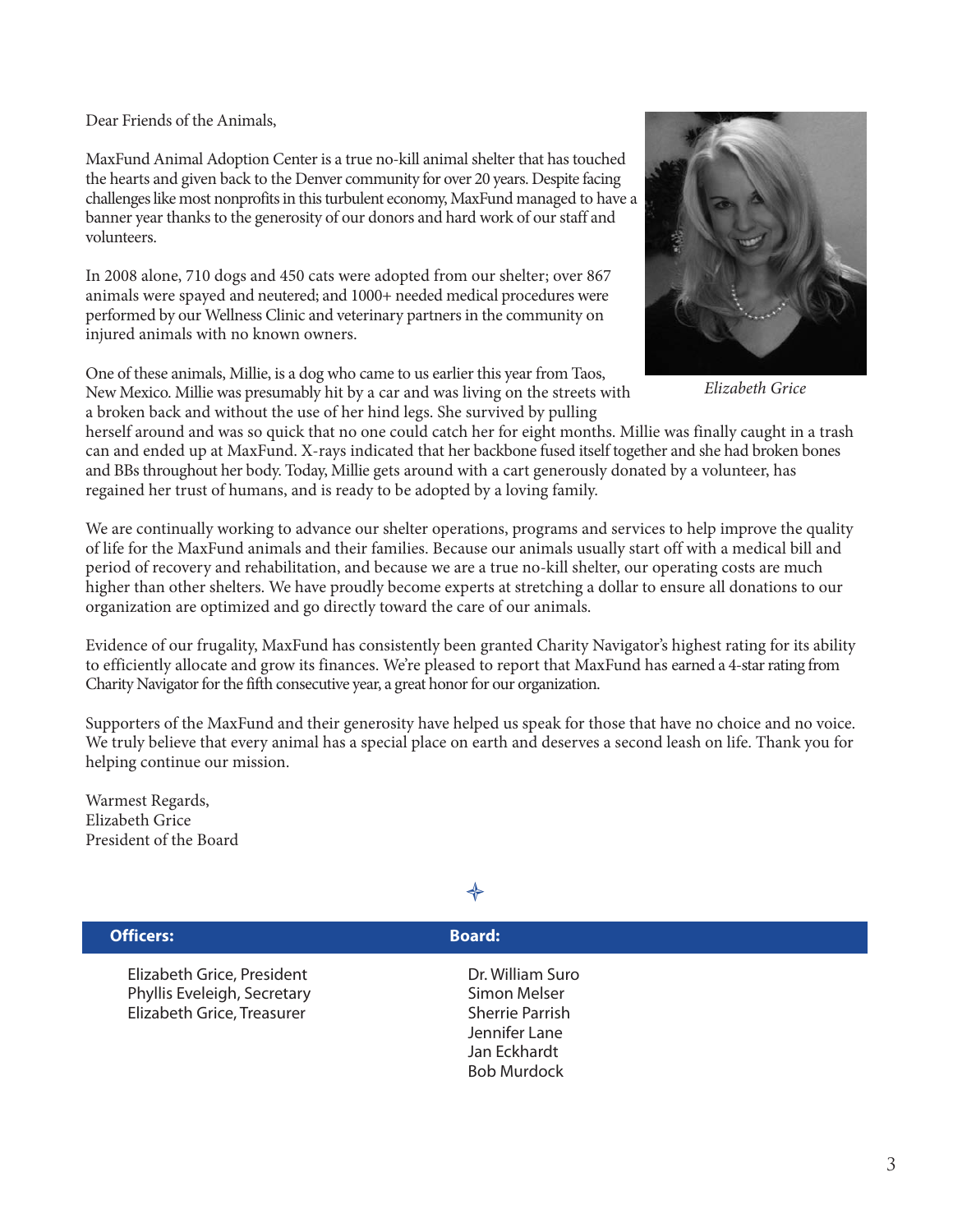#### A B O U T 2 0 0 8

#### Nanci Suro; Cofounder

MaxFund experienced an exciting and challenging year during 2008. The neighborhood in which we located, the programs we provide, and the clients and animals we serve, all saw some transitions. with the slowdown of the economy, we are receiving requests for services for people who are recently unemployed or have fallen on hard times with no way to provide for their pets. When things are tough the animals fall to the bottom of the list. To meet our goals in providing the best quality of services possible, we implemented a cost cutting plan to continue our services: we planned to be even more frugal than we have been in the past. We solicited more companies for food, services, budget billing, and volunteers. We were successful in this effort only having to downsize by cutting payroll by 2 people.

MaxFund, like so many other non-profit organizations, faces the challenge of maintaining the level of funding that is necessary to provide quality services while following our mission. With past events, the slowdown in the economy and the increase of unemployment in Colorado, funding programs has become more difficult. We are still so fortunate to have foundations that continue to support our programs. We want to thank Soule Family Foundation for our spay/neuter program and Newman's Own Charity Foundation. We also received support from Lauretta Boyd Foundation, Alice Jenkins Foundation, Carl Judd Foundation, Mary Bates Foundation, George Shields, and many other foundations that helped us survive. Many of our traditional funding sources have warned us of the limited dollars that most likely will be available for 2009. Therefore, we will work hard to make every dollar work in the best manner for the animals.

We have many challenges that we face in the future, but we are very optimistic about our programs and their ability to the changing world. Our dedicated staff and volunteers ( they put in 24,000+ hours) are well prepared to face the challenges presented to us. We feel we have been blessed with the many wonderful people who support us and care for the animals as we do, you all make this possible.

We look forward to another exciting year and we thank you for your support in our effort to save the animals.

| Revenue:                            | Expenses:                                    | Dollar amount<br>500,000                                                                       |
|-------------------------------------|----------------------------------------------|------------------------------------------------------------------------------------------------|
| Contributions: \$1,232,971.00       | Program<br>\$1,455,506.00<br>Service:        | 12/31/2006<br>12/31/2007<br>12/31/2008                                                         |
| Government<br>\$0.00<br>Grants:     | <b>Admin Mgmt</b><br>\$55,444.00<br>General: | Assets <b>ELiabilities</b>                                                                     |
| Program Service \$0.00<br>Revenue:  | Fundraising:<br>\$45,860.00                  | <b>Three-year trend of Revenue vs Expenses</b>                                                 |
| \$5,556.00<br>Investments:          | Payments to<br>\$0.00<br>Affiliates:         | Dollar amount<br>1,500,000<br>1,000,000                                                        |
| Special Events: \$122,791.00        | Other expenses: \$214.00                     | 500,000                                                                                        |
| Sales:<br>\$0.00                    |                                              | 12/31/2006<br>12/31/2007<br>12/31/2008                                                         |
| Other:<br>\$492,972.00              |                                              | Revenue <b>Expenses</b>                                                                        |
| Total<br>\$1,854,290.00<br>Revenue: | Total<br>\$1,557,024.00<br>Expenses:         |                                                                                                |
|                                     |                                              | <b>IFYE</b><br><b>Ratios Discussion</b><br>Paper<br>2006-<br><b>Financial Ratios:</b><br>20081 |
|                                     |                                              | Program Services to Total Expenses:<br>60%<br>Fundraising Expenses to Contributions:<br>4%     |

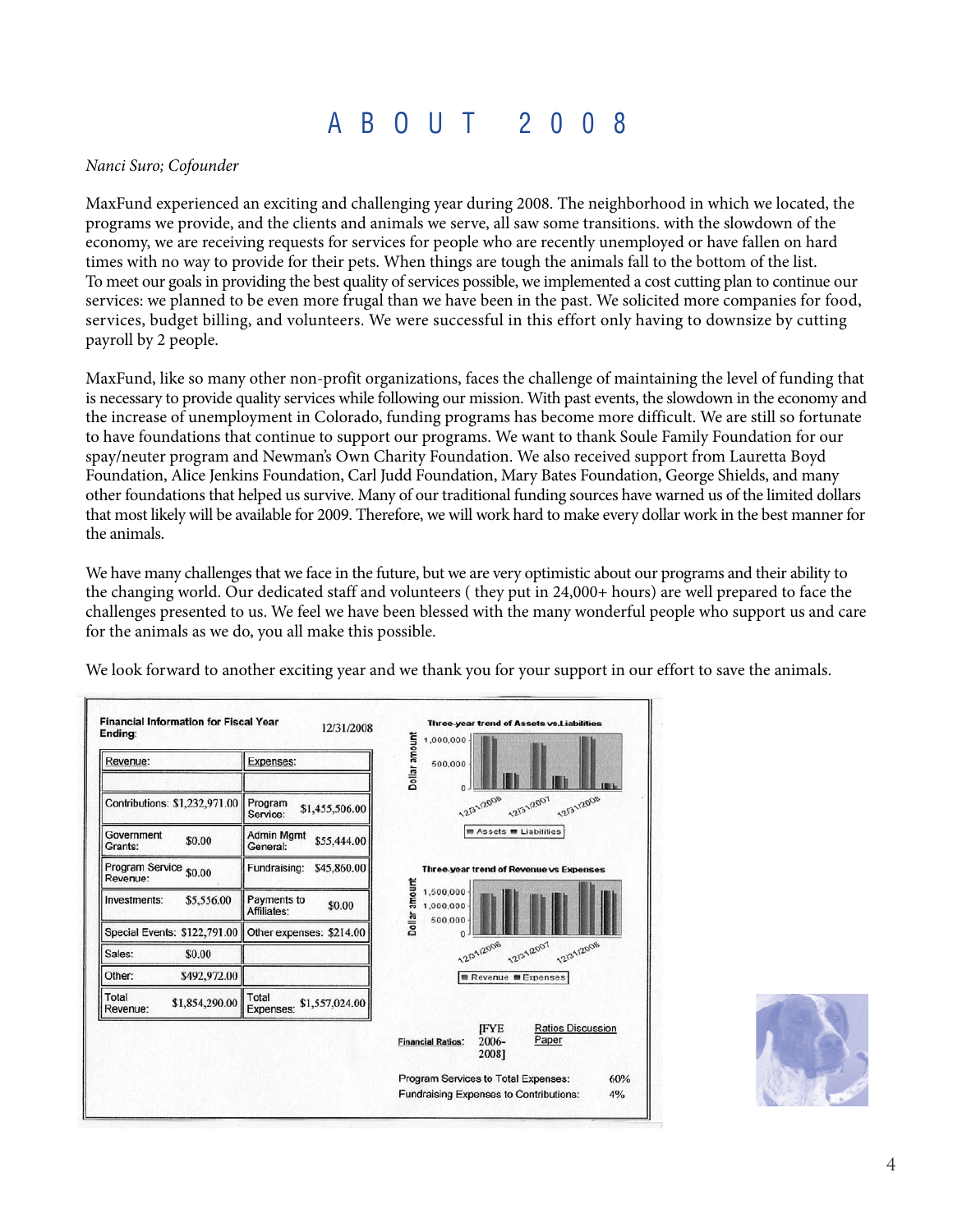## M A G G I E A L I F E W E L L L O V E D

by Bill Brunworth

n a Friday afternoon in May of 2001 I visited your shelter looking for a dog to adopt. I was looking for a small dog,<br>and you took me to the small dog area. I didn't see any dogs that immediately got to me. On the way out if I wanted to look at a "Spuds McKenzie" dog that was in the medium dog area. I agreed and you took me to meet Maggie who was a white bull terrier/ heeler mix. She was approximately 7 or 8 years old and had been in the shelter for 7 months, had multiple medical condition cards (for allergy and stomach issues) and was agitated and barking (something she almost never did later). I think she pressed her nose to my hand through the fencing, and I thought she was cute. I never took her for a walk or spent time with her out of her kennel. I decided that I wasn't really ready to adopt a dog after all.

That afternoon I headed home to western Colorado. Before I was even home it hit me that I couldn't believe I didn't adopt her. The MaxFund was closed by the time I got home, but I called the next morning to ask if she was still available and came down to Denver the following Monday to pick her up. I remember that seemingly the whole staff came out to see Maggie getting a home. I remember speaking to a volunteer there who told me that she would occasionally take Maggie home for the weekend and how she really liked getting on the couch. I said, "Well, she won't be doing that at my house." Of course within a week, the couch belonged to Maggie.

When we got outside I was surprised by how hard she could pull on her leash. I had been warned that she was an alpha female, but I quickly got an education about how difficult it could be to take her for a walk if other dogs were around. The hair would go up on her back and we'd be in the middle of a dog confrontation —every time I walked her. Consequently,



I would go out of my way to walk her where we would not run into other dogs. It took me a long time to learn that it was all bluff and that she would always back down if any dog stood up to her. She just thought she was so tough.

I think she had abandonment issues. You had told me that she had been brought in by a family whose child had become allergic to her. She followed me relentlessly. At home, at work, at the home of friends; if I moved Maggie moved. She always wanted to keep me in sight. Or maybe that was her taking care of me.

I think and pray that Maggie had a good life. I took her everywhere I could and hated any time away from her. I made several job decisions based on being able to be with her more. I spoiled her as much as I could while trying to keep her from getting overweight, and took her for 2 walks a day. I discovered that she loved hard boiled eggs above all other food and would literally sit on my feet if I was peeling them. If I used the shop vacuum around the wood stove or in the house, Maggie would attack it. I would have to shut her in a back bedroom to be able to complete my cleaning—and she would bark and scratch the door trying to get out and get the shop vac that she apparently thought was attacking me. One day I turned the vacuum on her and discovered that she liked to be vacuumed. After that, the cleaning was much easier. Maggie loved to dig a hole outside and lay in it. She would inevitably roll in the red dirt and emerge looking very much like a dingo. I wish I could have gotten a photograph of her like that. The shop vac would come in handy then.

Maggie was the only dog I have had since I was a kid. She truly was my best friend. I could never have imagined how hard it would be to lose her and how empty the house would be. I think adopting Maggie was the best thing that ever happened to me. I have had to do some tough things in my life, but putting her to sleep was by far the hardest.

I want to thank the MaxFund for taking such good care of my little girl for those 7 months. I remember that baggie with hot dogs you all kept in your pockets that Maggie (and no doubt the other dogs) loved. Thank you to all of the staff and volunteers for the wonderful work you do caring for these beautiful souls like Maggie.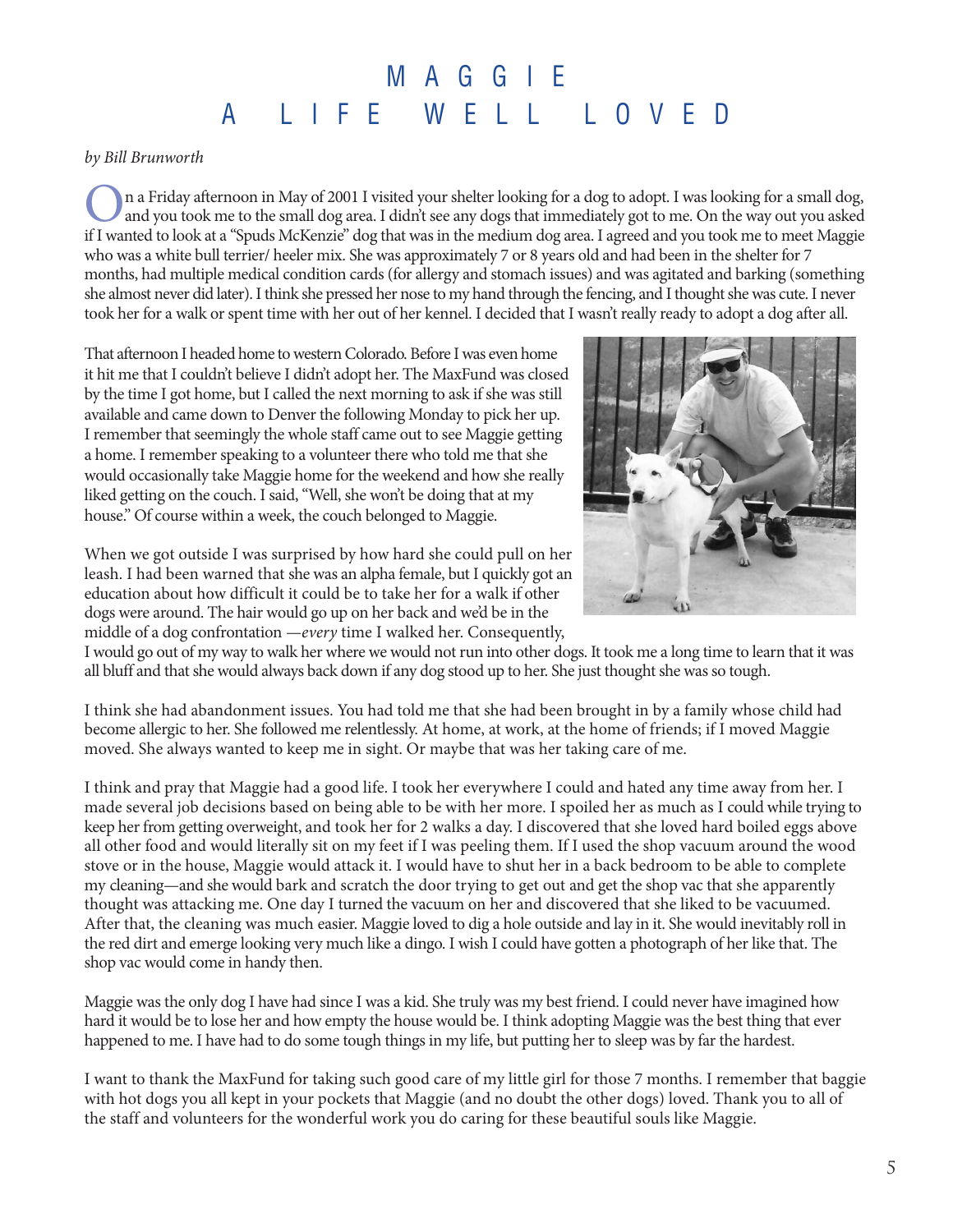## P R I N C E S S M I L L I E M A X F U N D

Then we first heard about Millie in the beginning of October 2008 from a rescue that we work with in New Mexico, her name was Princess. It was another heartbreaking story of many that we hear about on a daily basis. When the pictures were sent, there was no turning back for the MaxFund.

As the story is told, she was a stray, fending for herself for 8 months. Dragging her legs and hind end, it was believed that her back legs were broken. Whatever it was, it was clear she was a fighter, a fighter for life. Being in a rural area, by the time the New Mexico rescue got to the spot where she was sighted, she was gone. Believe it or not, she moves very quickly. Then one lucky day for her, a man was able to get her in a trash can so she could be held until the rescue was able to pick her up. So it was off to the MaxFund for Princess. After her long journey, she was home at the MaxFund.

After her first meal in her new home at the MaxFund, she gave the one feeding her a big kiss on the cheek and was sent to Douglas County, a full service hospital for evaluation. She was anemic and her back feet were raw and infected. X-rays revealed a fused spine and BB's that littered her body.

She spent the next couple of weeks at Douglas County and then was moved to the MaxFund Wellness Center for physical therapy and continued bandage changes. More x-rays were taken to reveal broken ribs. We would watch, as she would try to sleep sitting up. To try to wrap your mind around what happened to this girl is nearly impossible and will take you down a path of sorrow and anger. We instead focused on where she was now and what we could do for her. She has been to the neurologist and her prognosis is not optimistic as far as ever walking again. However, many of you that know Angel's story know that we can be optimistic and will be. Millie continues with



swim therapy, physical therapy and acupuncture. Donna Cashen, the same loving volunteer that purchased Angel's cart came to the rescue again and Millie now has her wheels!

This is only the first chapter for Princess Millie MaxFund. The prologue was tragic. We cannot skip to the end because we are all waiting to see what the end will be. What we do know is that she is now in a safe, loving place that will be able to give her what she needs and wants even though she would never ask. Millie is one of the happiest and most loving dogs that many of us have ever seen. She has come out of her shell. With her spirit …anything is possible.

On the hunt for names, Millie was discovered to mean strength and determination. There could not be a more fitting name for this girl. Her feet are healed, she has wheels, she knows trust and love and we are now on the lookout for her patient, dedicated, loving forever home.

If you are able to adopt one of our many precious kids that need homes, it will help make a space for the next Millie. If you are unable to adopt at this time, know that your donations go to keep a safe haven for Millie and all of the other animals that call the MaxFund No-Kill Animal Shelter their home until their forever home is found. Who knows when we will need that next cart?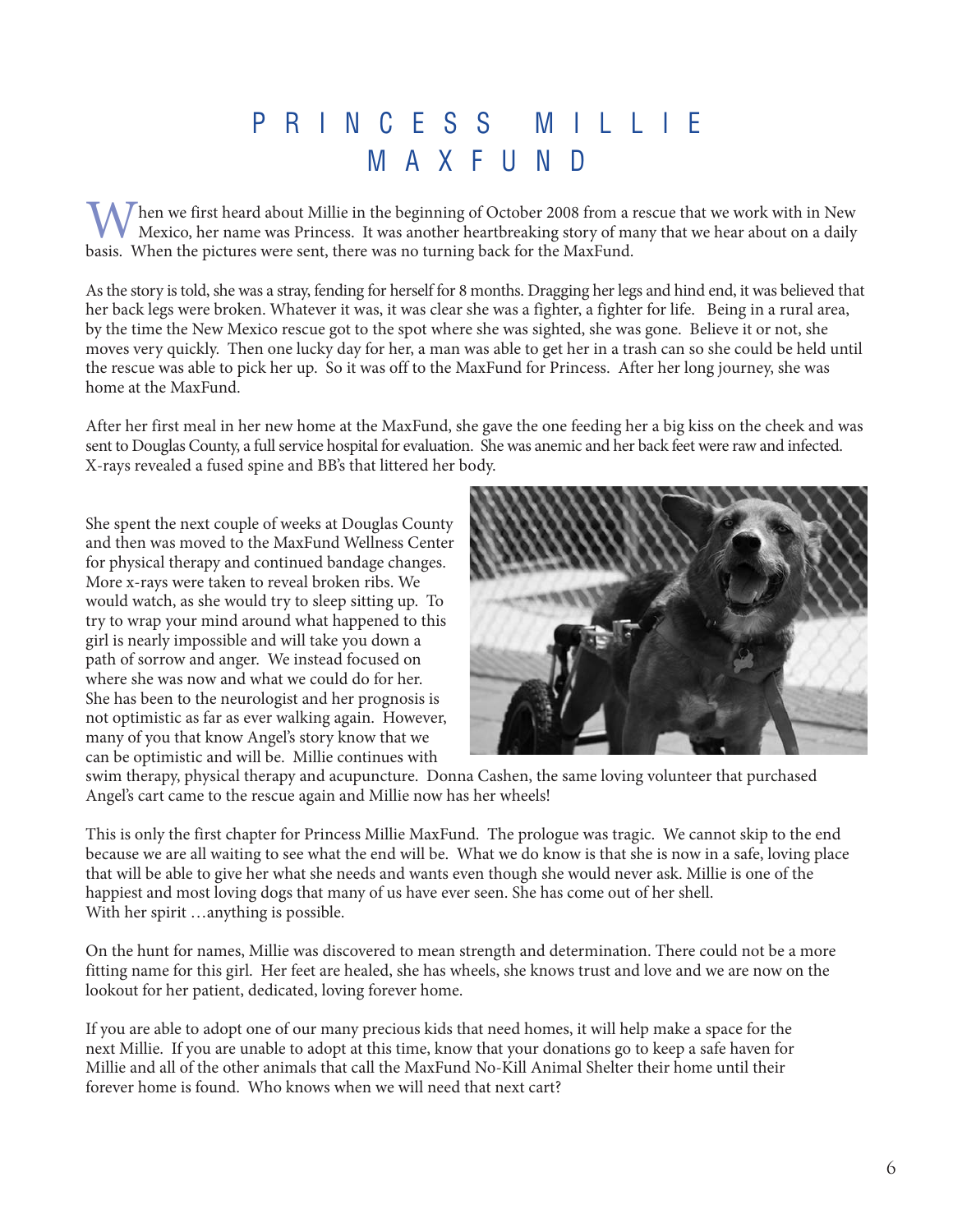## M A X F U N D ' S F O S T E R P E T P R O G R A M – W I L L Y O U O P E N Y O U R H E A R T A N D H O M E ?

#### by Matt Adams

One of the things that is great about MaxFund is we are a no-kill, we will wait until our animals get adopted and they don't have to worry about a time deadline equalling euthanasia! This means that some animals in need of a loving home will take years or even more to get adopted. We do what we can to work with them to find them homes, but occasionally there are some animals that aren't easily adopted—they hide in the backs of their cages, or they act aggressive and scare off potential adopters. Other times, training issues or fear issues make them the least desirable. MaxFund has so many great success stories of dogs and cats who stayed at the shelter a long time and eventually found that PERFECT home, but there are always more dogs and cats in need of those perfect homes! Here are just a few of MaxFund's long-term residents who for one reason or another, haven't found their perfect home yet! Maybe you can help find them one?

**1. Teddie—**Teddie has lived at the MaxFund for over 2 1/2 years. Unfortunately, Teddie is very afraid of other cats and she gets overwhelmed by all the cats surrounding her. So she does not show off well. When people try to interact with her, she can act cranky and swat at people. She needs a home to herself where she can take a break from cats and just be able to relax. She hasn't been able to relax in over 2 1/2 years. She enjoys having her head pet, and she loves treats. She loves to play too. She needs a foster home or adoptive home where she can have space to just be a cat.







**2. Roscoe—**Roscoe has tested positive for FeLV and has been at MaxFund for 4 1/2 years. He is a sweetie and loves to sit in your lap. He loves

to play too. He gets along with other cats and would likely be fine with a catfriendly dog. He'd be fine with kids. He needs a foster or adoptive home with a non-smoker and someone with other FeLV cats or no cats. He'd make a great pet and deserves a a home after so much time at MaxFund.

**3. Floyd and Emerson—**These two gorgeous boys used to live in the feral room, where adopters couldn't really see them. They got friendlier and were moved into Skylight. They both love to play. They love treats and wet food. Both are fine with petting, though Floyd likes it more than Emerson. Emerson has been at MaxFund for 3 1/2 years, and Floyd has been there 2 1/2 years. They may take time to adjust to a new home, so they need a parent who will understand and be patient. They are fun boys. They love each other and are soul mates, so they must go together.

**4. Tiki—**Tiki is a gorgeous Maine coon. She has been at MaxFund for over two years. She enjoys petting and loves to sit in laps. She loves to play too. Her size may intimidate people, so they are nervous about adopting her even though she is a nice girl. She can be bratty with other cats, especially cats that are scared or shy. She may chase after them. But she is fine with most cats, especially confident or mellow cats. She may be happiest in a home alone though. She'd make a great pet.